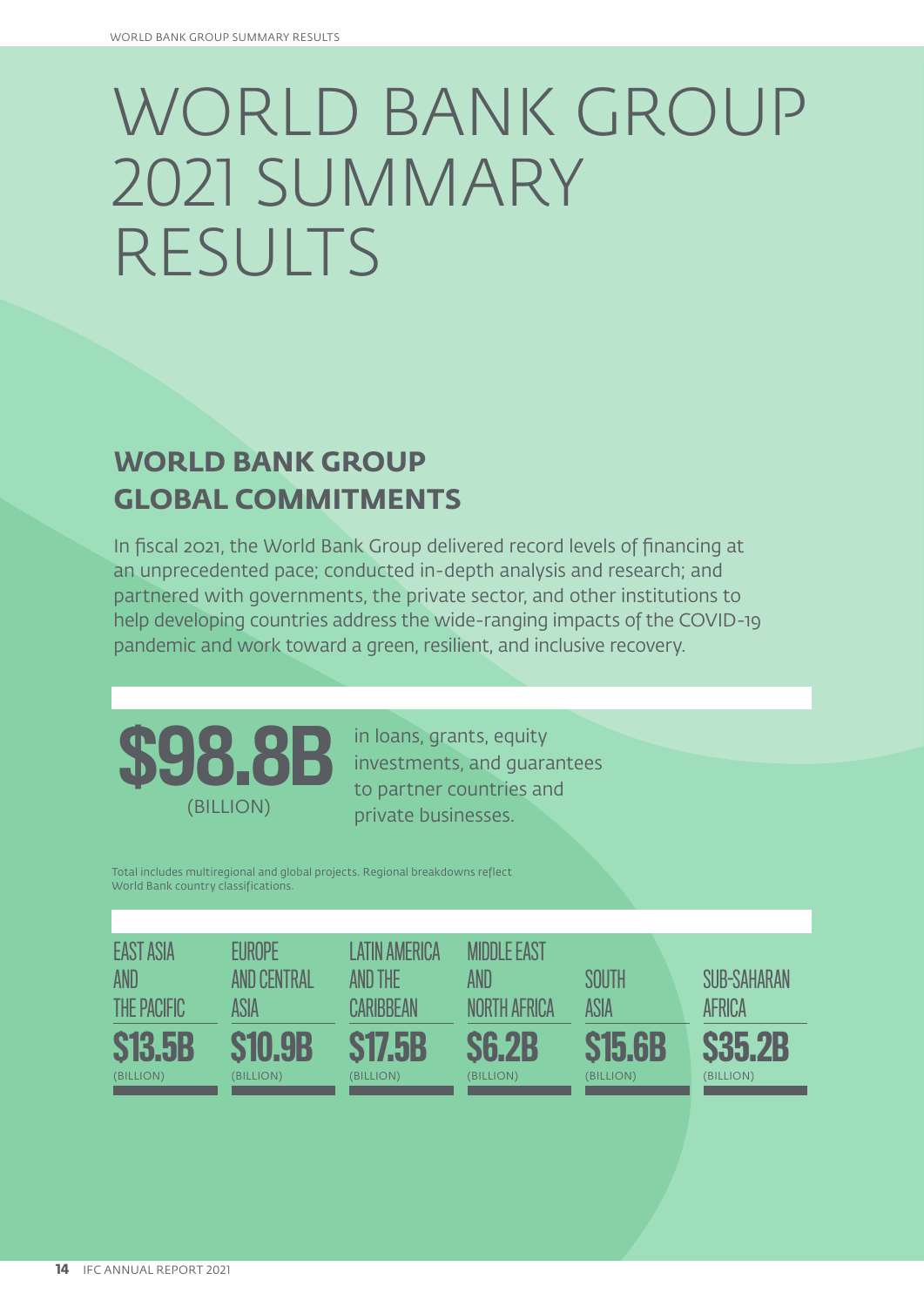# **The Institutions of the World Bank Group**

The World Bank Group is one of the world's largest sources of financing and knowledge for developing countries. It consists of five institutions that share a commitment to reducing poverty, increasing shared prosperity, and promoting sustainable growth and development.

### **INTERNATIONAL BANK FOR RECONSTRUCTION AND DEVELOPMENT (IBRD)**

Lends to governments of middle-income and creditworthy low-income countries.

#### **INTERNATIONAL DEVELOPMENT ASSOCIATION (IDA)**

Provides financing on highly concessional terms to governments of the poorest countries.

### **INTERNATIONAL FINANCE CORPORATION (IFC)**

Provides loans, equity, and advisory services, and mobilizes additional capital from other sources to stimulate private sector investment in developing countries.

#### **MULTILATERAL INVESTMENT GUARANTEE AGENCY (MIGA)**

Provides political risk insurance and credit enhancement to investors and lenders to facilitate foreign direct investment in emerging economies.

### **INTERNATIONAL CENTRE FOR SETTLEMENT OF INVESTMENT DISPUTES (ICSID)**

Provides international facilities for conciliation and arbitration of investment disputes.

## **World Bank Group Financing for Partner Countries**

By fiscal year, millions of dollars

| <b>World Bank Group</b>               | 2021   | 2020                | 2019                | 2018                | 2017                |
|---------------------------------------|--------|---------------------|---------------------|---------------------|---------------------|
| Commitments <sup>a</sup>              | 98,830 | 83,547              | 68,105              | 74,265              | 68,274              |
| Disbursements <sup>b</sup>            | 60,596 | 54,367              | 49,395              | 45,724              | 43,853              |
| <b>IBRD</b>                           |        |                     |                     |                     |                     |
| Commitments <sup>c</sup>              | 30,523 | 27,976              | 23,191              | 23,002              | 22,611              |
| <b>Disbursements</b>                  | 23,691 | 20,238              | 20,182              | 17,389              | 17,861              |
| <b>IDA</b>                            |        |                     |                     |                     |                     |
| Commitments <sup>c</sup>              | 36,028 | 30,365 <sup>e</sup> | 21,932 <sup>e</sup> | 24,010 <sup>e</sup> | 19,513 <sup>d</sup> |
| <b>Disbursements</b>                  | 22,921 | $21,179^e$          | 17,549              | 14,383              | 12,718 <sup>d</sup> |
| <b>IFC</b>                            |        |                     |                     |                     |                     |
| Commitmentsf                          | 20,669 | 17,604              | 14,684              | 19,027              | 18,345              |
| <b>Disbursements</b>                  | 11,438 | 10,518              | 9,074               | 11,149              | 10,355              |
| MIGA                                  |        |                     |                     |                     |                     |
| Gross issuance                        | 5,199  | 3,961               | 5,548               | 5,251               | 4,842               |
| <b>Recipient-Executed Trust Funds</b> |        |                     |                     |                     |                     |
| Commitments                           | 6,411  | 3,641               | 2,749               | 2,976               | 2,962               |
| <b>Disbursements</b>                  | 2,546  | 2,433               | 2,590               | 2,803               | 2,919               |

a. Includes IBRD, IDA, IFC, Recipient-Executed Trust Fund (RETF) commitments, and MIGA gross issuance. RETF commitments include all recipient executed grants, and therefore total WBG commitments differ from the amount reported in the WBG Corporate Scorecard, which includes only a subset of trust funded activities.

b. Includes IBRD, IDA, IFC, and RETF disbursements.

c. Amounts are net of full terminations and cancellations approved in the same fiscal year.

d. Figures include the commitment and disbursement of a \$50 million grant for the Pandemic Emergency Financing Facility.

e. Commitments and disbursements exclude IFC-MIGA Private Sector Window (PSW) activities.

f. Includes long-term commitments for IFC's own account and short-term finance commitments. Does not include funds mobilized from other investors.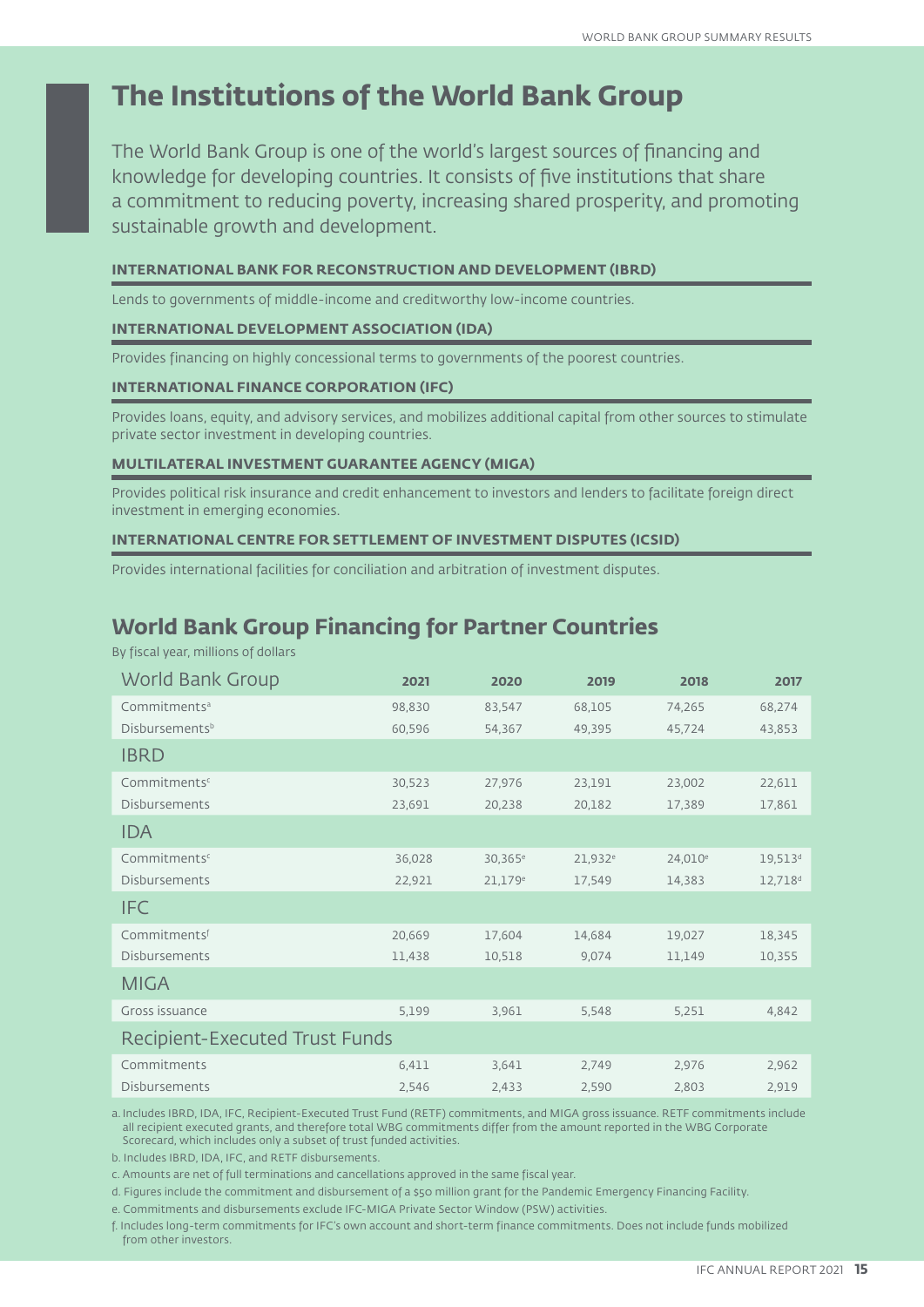# IFC 2021 YEAR IN REVIEW

IFC operates in accordance with our Board-approved IFC 3.0 strategy and the IFC Strategy and Business Outlook Update FY22–24.

# **Financial Highlights**

Dollars in millions, as of and for the years ended June 30

|                                                                       | 2021        | 2020      | 2019              | 2018     | 2017     |
|-----------------------------------------------------------------------|-------------|-----------|-------------------|----------|----------|
| Net income (loss) attributable to IFC'                                | Ŝ.<br>4,209 | \$(1,672) | Ś.<br>93          | \$1,280  | \$1,418  |
| Grants to IDA                                                         | 213         |           | $\qquad \qquad -$ | 80       | 101      |
| Income (loss) before grants to IDA                                    | 4,422       | (1,672)   | 93                | 1,360    | 1,523    |
| Total assets                                                          | \$105,264   | \$95,800  | \$99,257          | \$94,272 | \$92,254 |
| Loans, equity investments, and debt securities, net                   | 44,991      | 41,138    | 43,462            | 42,264   | 40,519   |
| Estimated fair value of equity investments                            | 12,024      | 10,366    | 13,113            | 14,573   | 14,658   |
| <b>Key Ratios</b>                                                     |             |           |                   |          |          |
| Return on average assets (U.S. GAAP basis) <sup>1</sup>               | 4.2%        | $(1.7)$ % | 0.1%              | 1.4%     | 1.6%     |
| Return on average capital (U.S. GAAP basis) <sup>1</sup>              | 14.9%       | $(6.3)$ % | 0.3%              | 5.0%     | 5.9%     |
| Cash and liquid investments as a percentage of next                   |             |           |                   |          |          |
| three years' estimated net requirements                               | 114%        | 96%       | 104%              | 100%     | 82%      |
| Debt-to-equity ratio                                                  | 2.1         | 2.2       | 2.2               | 2.5      | 2.7      |
| Total resources available (\$ in billions)                            | 30.7        | 28.2      | 27.8              | 24.7     | 23.6     |
| Total resources required (\$ in billions)                             | 20.5        | 20.3      | 21.8              | 20.1     | 19.4     |
| Total reserve against losses on loans to total<br>disbursed portfolio | 4.9%        | 6.3%      | 4.7%              | 5.1%     | 6.1%     |

1. Financial results are not directly comparable due to the adoption of ASU 2016-01 on July 1, 2019, which resulted in all unrealized gains and losses on equity investments being reported in Net Income since the fiscal year 2019.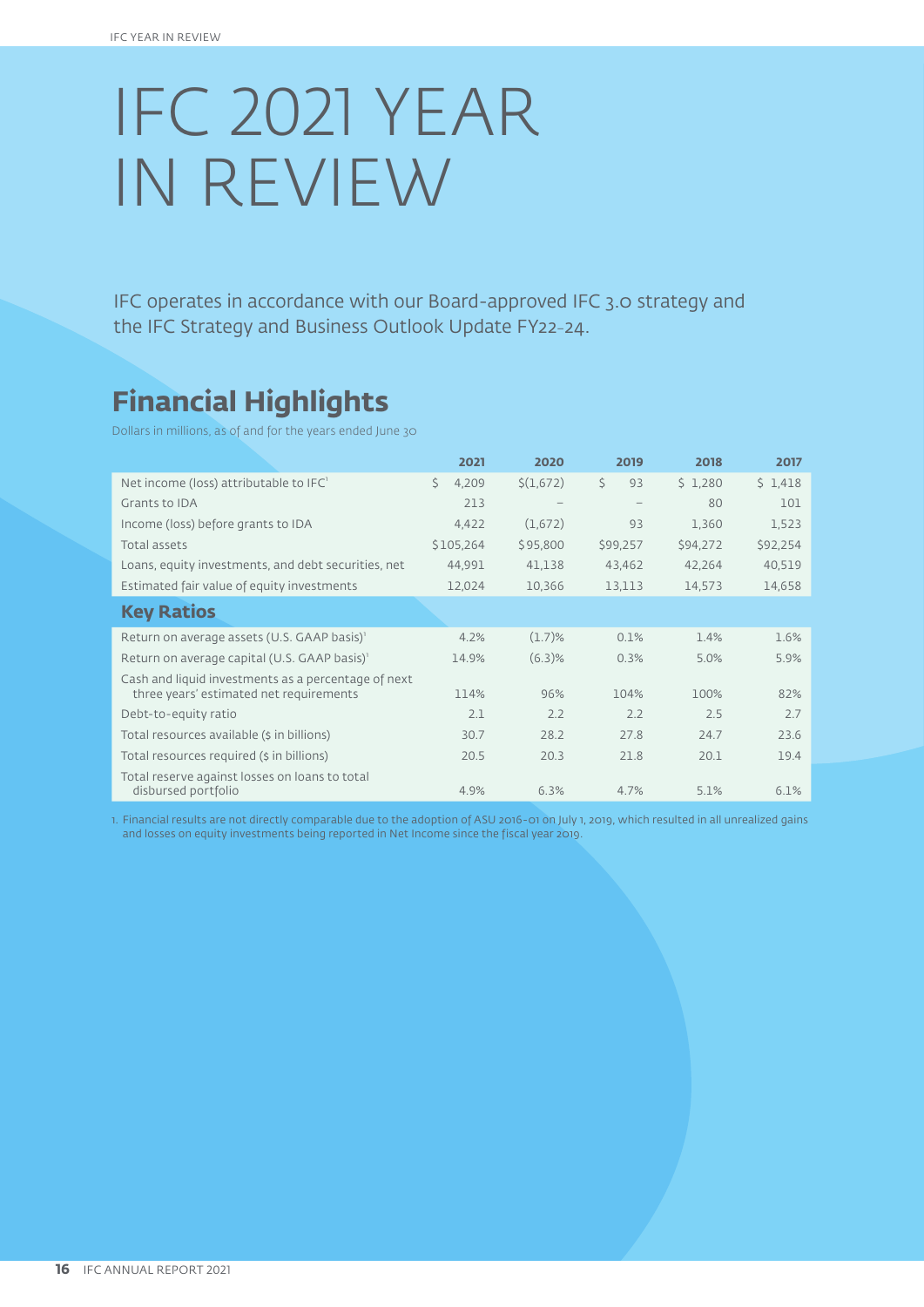# **Operational Highlights**

Dollars in millions, for the years ended June 30

|                                                   | 2021     | 2020     | 2019      | 2018      | 2017     |
|---------------------------------------------------|----------|----------|-----------|-----------|----------|
|                                                   |          |          |           |           |          |
| <b>Investment Commitments'</b>                    | \$31,500 | \$28,430 | \$24,890  | \$30,699  | \$25,807 |
|                                                   |          |          |           |           |          |
| <b>Long-Term Investment</b><br><b>Commitments</b> |          |          |           |           |          |
|                                                   |          |          |           |           |          |
| <b>FOR IFC'S OWN ACCOUNT</b>                      | \$12,474 | \$11,135 | \$8,920   | \$11,629  | \$11,854 |
| Number of projects                                | 313      | 282      | 269       | 366       | 342      |
| Number of countries                               | 71       | 67       | 65        | 74        | 75       |
| <b>MOBILIZATION<sup>2</sup></b>                   | \$10,831 | \$10,826 | \$10,206  | \$11,671  | \$7,461  |
| Syndicated loans                                  | \$3,647  | \$4,989  | 5.824     | \$7,745   | \$3,475  |
| IFC initiatives & other                           | \$3,693  | \$3,370  | \$2,857   | \$2,619   | \$2,207  |
| Asset Management Company (AMC) Funds              | Ś<br>244 | Ś.<br>50 | Ś.<br>388 | Ŝ.<br>263 | 531<br>Ś |
| Advisory Mobilization <sup>3</sup>                | \$3,246  | \$2,417  | \$1,137   | \$1,044   | \$1,248  |
| <b>TOTAL LONG-TERM INVESTMENT COMMITMENTS</b>     | \$23,305 | \$21,961 | \$19,126  | \$23,301  | \$19,316 |
| <b>Short-Term Investment</b>                      |          |          |           |           |          |
| <b>Commitments</b>                                |          |          |           |           |          |
| Annual Commitments <sup>4</sup>                   | \$8,195  | \$6,469  | \$5,764   | \$7,398   | \$6,491  |
| <b>Investment Disbursements</b>                   |          |          |           |           |          |
| For IFC's account                                 | \$11,438 | \$10,518 | \$9,074   | \$11,149  | \$10,355 |
| Syndicated loans                                  | \$1,309  | \$2,231  | \$2,510   | \$1,984   | \$2,248  |
| <b>TOTAL INVESTMENT DISBURSEMENTS</b>             | \$12,747 | \$12,749 | \$11,584  | \$13,133  | \$12,602 |
| Portfolio Exposure <sup>5</sup>                   |          |          |           |           |          |
| Number of firms                                   | 1,822    | 1,880    | 1,930     | 1,977     | 2,005    |
| For IFC's account                                 | \$64,092 | \$58,650 | \$58,847  | \$57,173  | \$55,015 |
| Syndicated loans                                  | \$15,658 | \$16,161 | \$15,787  | \$16,210  | \$16,047 |
| <b>TOTAL PORTFOLIO EXPOSURE</b>                   | \$79,750 | \$74,811 | \$74,635  | \$73,383  | \$71,062 |
| <b>Advisory Services</b>                          |          |          |           |           |          |
| Advisory Services program expenditures            | 5244.0   | 5274.4   | \$295.1   | 5273.4    | 5245.7   |
| Share of program in IDA countries <sup>6</sup>    | 54%      | 57%      | 59%       | 57%       | 63%      |

1. Investment Commitments include Long-Term Investment Commitments and Short-Term Investment Commitments.

2. Defined as "core mobilization" — Non-IFC financing or risk sharing arranged on commercial terms due to the active and direct involvement of IFC for the benefit of a client. Excludes \$1,300 million of unfunded risk transfers that are accounted for under IFC's own account.

3. Advisory Mobilization includes third-party private financing that has been mobilized for Public Private Partnerships, as a result of IFC's role as lead transaction advisor. It also includes Corporate Finance Services, for projects in which IFC has provided transaction advisory services to help private sector clients expand into new markets, diversify and restructure operations or bring in new equity investors.

4. FY20 Annual Report reflected Short Term Finance ("STF") Average Outstanding Balance for FY17-FY19. FY21 Annual Report is using Short-Term Investment commitment for FY17-FY21. In FY20 Annual Report, Short-Term Investment commitment was reported as US\$6,473 million, the figure has been revised to US\$6,469 million. Short-Term Finance includes Global Trade Finance Program (GTFP) and Global Trade Supplier Finance Program (GTSF).

5. Portfolio exposure is defined as the sum of the (i) committed exposure for IFC's debt investments, (ii) fair market value of IFC's equity investments, and (iii) total undisbursed equity commitments. Effective July 1, 2018, to accommodate change in accounting standards impacting how IFC reports its equity holdings, IFC has introduced the new term "Portfolio Exposure," which, instead of disbursed and outstanding balance, uses the fair market value of IFC's equity investments. Therefore, FY19 onwards Portfolio Exposure For IFC's account and prior years are not directly comparable.

6. All references in this report to percentages of advisory program expenditures in IDA countries and fragile and conflict-affected areas exclude global projects.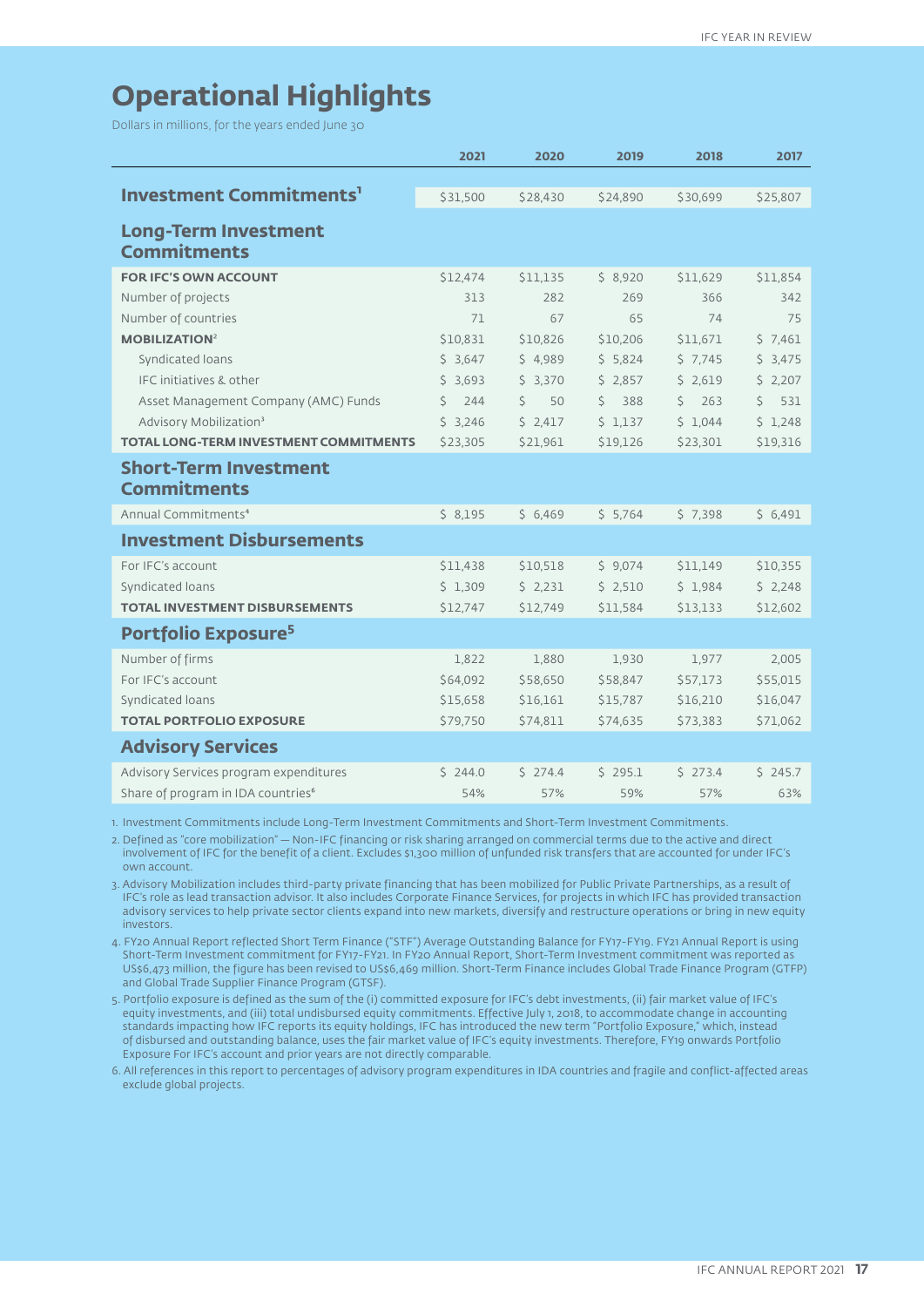## **FY21 Long-Term Commitments**

Dollar amounts in millions, for IFC's own account as of June 30, 2021

| Total                                                                                                                                                                                                                                           | \$12,474                                                                                             | 100.00%                                                                |  |
|-------------------------------------------------------------------------------------------------------------------------------------------------------------------------------------------------------------------------------------------------|------------------------------------------------------------------------------------------------------|------------------------------------------------------------------------|--|
|                                                                                                                                                                                                                                                 |                                                                                                      |                                                                        |  |
| By Industry                                                                                                                                                                                                                                     |                                                                                                      |                                                                        |  |
| <b>Financial Markets</b><br><b>Health &amp; Education</b><br>Infrastructure<br>Agribusiness & Forestry<br>Tourism, Retail & Property<br>Manufacturing<br>Funds<br>Telecommunications & Information Technology<br>Natural Resources <sup>1</sup> | \$5,899<br>1,321<br>Ś.<br>1,045<br>Ś.<br>\$1,009<br>\$<br>992<br>833<br>Ś.<br>Ś.<br>636<br>\$<br>601 | 47.29%<br>10.59%<br>8.38%<br>8.09%<br>7.95%<br>6.68%<br>5.10%<br>4.82% |  |
| <b>By Region</b>                                                                                                                                                                                                                                | Ś.<br>138                                                                                            | 1.10%                                                                  |  |
| East Asia and the Pacific<br>Latin America and the Caribbean<br>Sub-Saharan Africa<br>Europe and Central Asia<br>South Asia<br>Middle East and North Africa<br>Global                                                                           | \$2,830<br>\$2,792<br>\$2,435<br>\$1,962<br>\$1,516<br>Ś.<br>928<br>Ś.<br>12                         | 22.69%<br>22.39%<br>19.52%<br>15.73%<br>12.15%<br>7.44%<br>0.10%       |  |
| <b>By Product</b>                                                                                                                                                                                                                               |                                                                                                      |                                                                        |  |
| Loans <sup>2</sup><br>Equity $3$<br>Guarantees<br>Risk-management products                                                                                                                                                                      | \$10,802<br>\$1,157<br>475<br>Ś.<br>Ś<br>40                                                          | 86.60%<br>9.28%<br>3.81%<br>0.32%                                      |  |

## **FY21 Portfolio Exposure4**

Dollar amounts in millions, for IFC's own account as of June 30, 2021

| Total                                                                                                                                                                                                                                                            | \$64,092                                                                                                   | 100%                                                             |
|------------------------------------------------------------------------------------------------------------------------------------------------------------------------------------------------------------------------------------------------------------------|------------------------------------------------------------------------------------------------------------|------------------------------------------------------------------|
| By Industry                                                                                                                                                                                                                                                      |                                                                                                            |                                                                  |
| <b>Financial Markets</b><br>Infrastructure<br>Funds<br>Manufacturing<br>Agribusiness & Forestry<br><b>Health &amp; Education</b><br>Tourism, Retail & Property<br>Trade Finance<br>Telecommunications & Information Technology<br>Natural Resources <sup>1</sup> | \$24,418<br>\$9,981<br>56,246<br>\$4,341<br>\$4,082<br>\$3,848<br>\$3,767<br>\$3,098<br>\$2,720<br>\$1,591 | 38%<br>16%<br>10%<br>7%<br>6%<br>6%<br>6%<br>5%<br>П<br>4%<br>2% |
| By Region <sup>s</sup>                                                                                                                                                                                                                                           |                                                                                                            |                                                                  |
| Latin America and the Caribbean<br>East Asia and the Pacific<br>Sub-Saharan Africa<br>South Asia<br>Europe and Central Asia<br>Global<br>Middle East and North Africa                                                                                            | \$12,490<br>\$11,786<br>\$11,221<br>\$10,004<br>\$8,997<br>\$5,752<br>\$3,840                              | 19%<br>18%<br>18%<br>16%<br>14%<br>9%<br>6%                      |

1. Includes IFC's activities in oil, gas, and mining.

2. Includes loan-type, quasi-loan products.

3. Includes equity-type, quasi-equity products.

4.Portfolio exposure is defined as the sum of the (i) committed exposure for IFC's debt investments, (ii) fair market value of IFC's equity investments, and (iii) total undisbursed equity commitments.

5. Excludes individual country shares of regional and global projects.